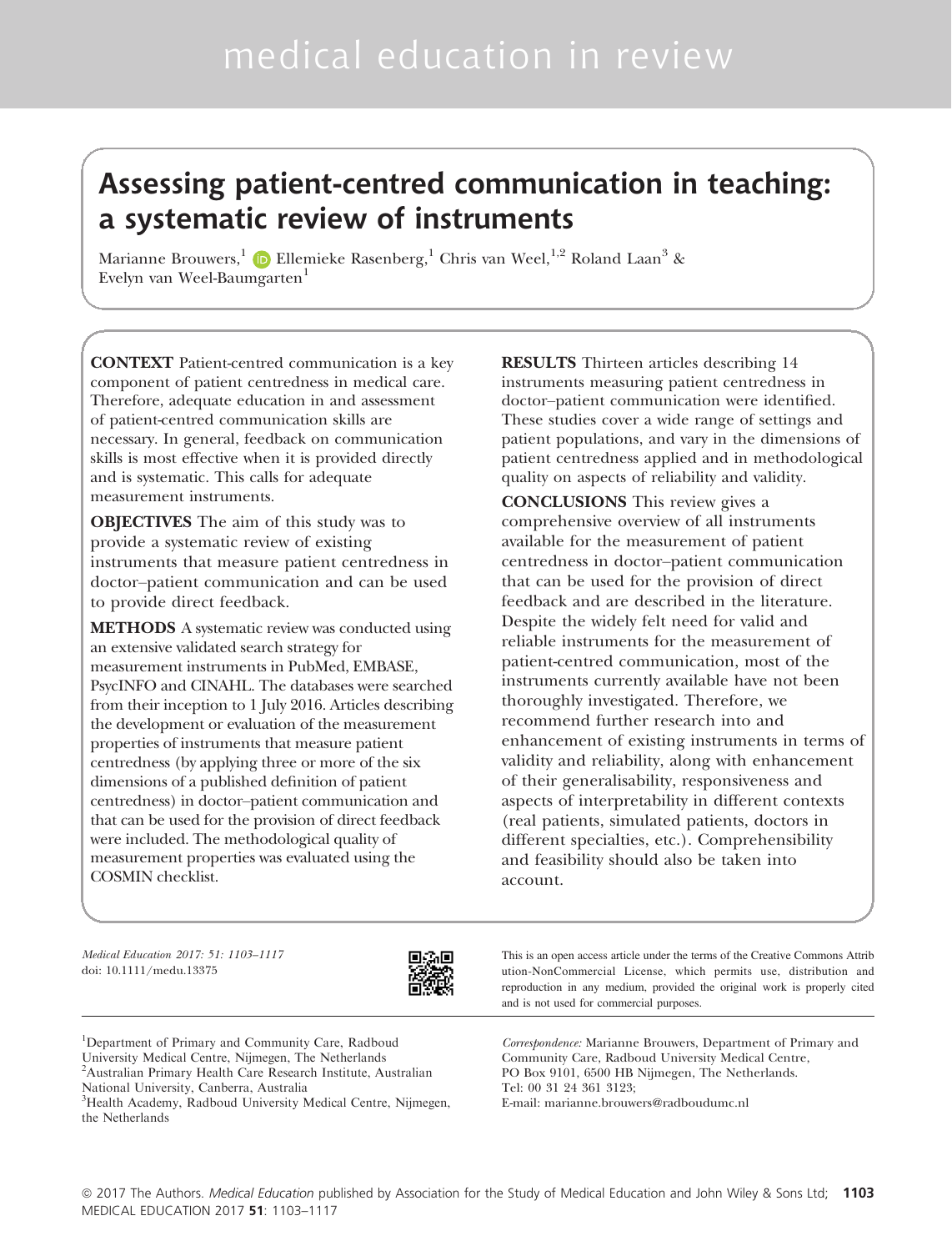# INTRODUCTION

Patient centredness has become a core concept in medical care in reaction to doctor centredness or disease centredness,<sup>1</sup> and is promoted all over the world. $^{2,3}$ 

The concept is built on the notion of the patient as an important participant in the medical encounter, who should be approached from a biopsychosocial perspective. $4\frac{1}{2}$  Enid Balint was one of the first to state that patient-centred medicine involves 'understanding the patient as a unique human being', and refers to patients' individual needs and approaches.<sup>8</sup> Many different definitions of the concept of patient centredness have been proposed,  $9,10$  but one of the most comprehensive definitions was suggested by Stewart et al.<sup>11</sup> It consists of six interconnecting dimensions: (i) exploring both the disease and the illness experience; (ii) understanding the whole person; (iii) finding common ground between the physician and patient; (iv) incorporating prevention and health promotion; (v) enhancing the doctor–patient relationship, and (vi) 'being realistic' about personal limitations and issues such as the availability of time and resources. Later, Mead and Bower<sup>9</sup> narrowed this to five different dimensions that show great overlap with those of Stewart et al.<sup>11</sup>

Patient-centred communication is one of the key components of patient centredness in medical care, represents the most important enabler of patientcentred care3,12 and ideally encompasses the dimensions cited above. Studies on patient-centred communication show improved patient satisfaction and adherence, as well as improved health outcomes, such as reduced levels of discomfort and worry, and better mental health.<sup>13,14</sup> Fewer diagnostic tests and referrals, indicating increased efficiency of care, are also shown.14,15 A recent systematic review<sup>16</sup> found positive relationships between patient-centred care and health outcomes, although earlier studies had reported mixed results.17,18

As a result of this emphasis on patient-centred health care and communication, the education and assessment of students on these topics are becoming more important. This is further supported by findings showing that problems encountered in communication with physicians represent the second most common issue in patient complaints.<sup>19</sup>

For this reason, communication skills training is included in the curricula of large numbers of medical schools around the world, and is supported by competency frameworks and blueprints.<sup>20,21</sup> As communication training enhances the performance of students $22$  and physicians, $23,24$  it is important that the training effects are systematically measured with reliable instruments.

In general, communication skills are best learned and retained when learners receive feedback on their performance immediately after the consultation with the patient ('direct feedback').23,25,26 Accordingly, a measurement instrument on patient-centred communication should be valid, reliable and able to provide immediate feedback when used in daily teaching (with simulated patients, as well as in the workplace), without imposing the need to tape, transcribe and code the consultation first.

Over the years, different instruments to measure patient centredness have been proposed.<sup>9,12,27-30</sup> Mead and Bower added two different approaches to the measurement of patient centredness.<sup>9</sup> These instruments are used in different contexts (classroom or workplace situations) by different observers (student or physician self-observation, patients or teachers) using different measurement approaches (observations and assessments of single performances versus assessment based on series of observed performances), have different validity and reliability properties and all have different degrees of responsiveness, interpretability, comprehensibility and feasibility. As a result, it is unclear which instruments should be used in which context.

For this reason, we conducted a systematic review of all available instruments measuring patient centredness in doctor–patient communication, in the classroom and workplace, that can be used for direct feedback. We also assessed their measurement properties.

Our research questions were:

- What are the available instruments for the measurement of patient centredness in doctor–patient communication and the provision of direct feedback (i.e. immediately after the performance)?
- By whom are the measurement instruments intended to be applied (e.g. patients, physicians, psychologists, teachers)?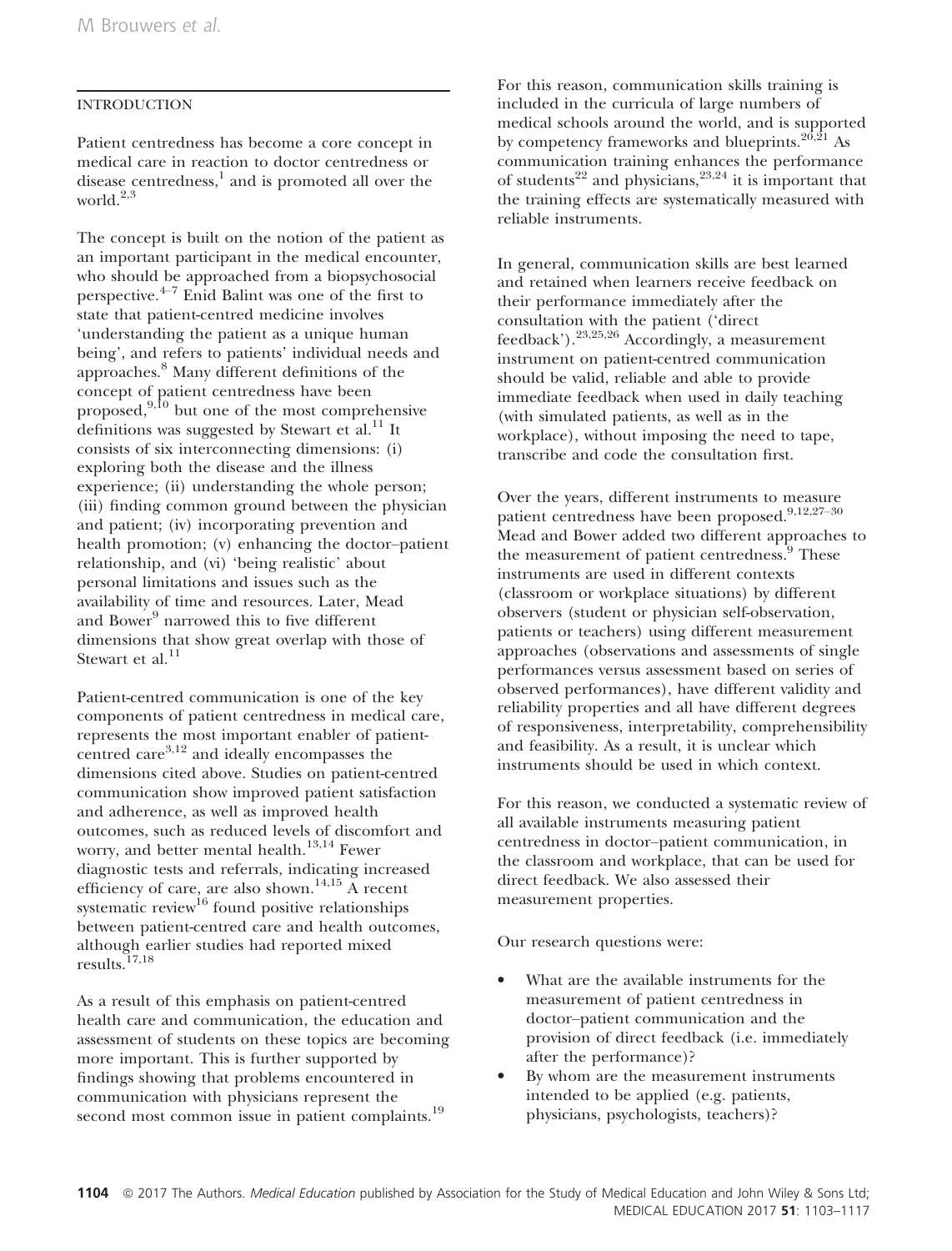- Which dimensions of patient centredness do the instruments use?
- What are the psychometric properties of the instruments?

We expect that this systematic review will help to identify the instrument that is most appropriate for use in the reader's specific context to evaluate learners' patient-centred communication skills in the classroom and workplace, and to evaluate the effectiveness of patient-centred communication training programmes.

## **METHODS**

The systematic review protocol, inclusion criteria and data selection process were designed using the PRISMA (*b*referred *reporting items* for *systematic* reviews and *meta-analyses*) guidelines.<sup>31</sup>

# Search strategy

The PubMed, EMBASE, PsycINFO and CINAHL (Cumulative Index to Nursing and Allied Health Literature) databases were computer searched in their entirety to 1 July 2016. The keywords used were 'patient centredness', 'patient-centred care', 'person centredness', 'person-centred care', 'patient participation', 'participatory medicine', 'physician–patient relations', 'communication' and their linguistic variations. The search was combined with a filter developed to find studies on measurement properties of measurement instruments.<sup>32</sup> Reference lists of all full-text articles included were screened for additional studies.

# Selection criteria

Articles that described the development or evaluation of an instrument that measured patient centredness in doctor–patient communication and could be used in the provision of direct feedback were included. Instruments for use in health care providers other than physicians or medical students were excluded. After consultation with experts in the field, the definition of patient centredness proposed by Stewart et al.<sup>11</sup> was used to rate identified instruments because it is one of the most long-standing and comprehensive definitions. Only instruments that measured communication on three or more dimensions of this definition were included. All languages were considered, but only studies published in English or Dutch were selected for full-text reading. Measurement instruments that

required multiple observations or observers, or prior transcription (as explicitly stated in the article) were excluded because these were unsuitable for the provision of direct feedback immediately after the performance.

Two reviewers (MB and ER) independently screened retrieved titles, abstracts and full texts (including those found from references). When inclusion was in doubt, the reviewers reached consensus by discussing an instrument's inclusion with reference to the inclusion criteria. When they failed to reach consensus, they consulted a third reviewer (EvW-B).

## Data extraction

The two reviewers (MB and ER) independently extracted data and assessed measurement properties and methodological quality using a self-developed checklist on study characteristics and the COSMIN (consensus-based standards for the selection of health measurement instruments) taxonomy and checklist.33–<sup>35</sup>

When the two reviewers disagreed, the third reviewer (EvW-B) was asked to make a final judgement.

The following data were extracted.

- 1 Description of the instrument: measurement aim; whether it was designed for educational purposes; type of assessment; rater details; numbers of items and subdomains; response options; dimensions measured; context dependency ('Does the instrument take different settings into account?'), and flexibility ('Are students/physicians able to adapt their communication strategy to the needs and wishes of the individual patient? For example: does the instrument take into account that some patients may not want to co-decide on treatment or want to talk elaborately about their illness, and that granting this wish might be patient-centred? Does the instrument have an item that addresses this?').
- 2 Study population: setting; description and characteristics of patients (illness, age, percentages of each gender); description of students, and description of physicians (by specialty).
- 3 Measurement properties (described according to the COSMIN taxonomy): (i) reliability (internal consistency, reliability, measurement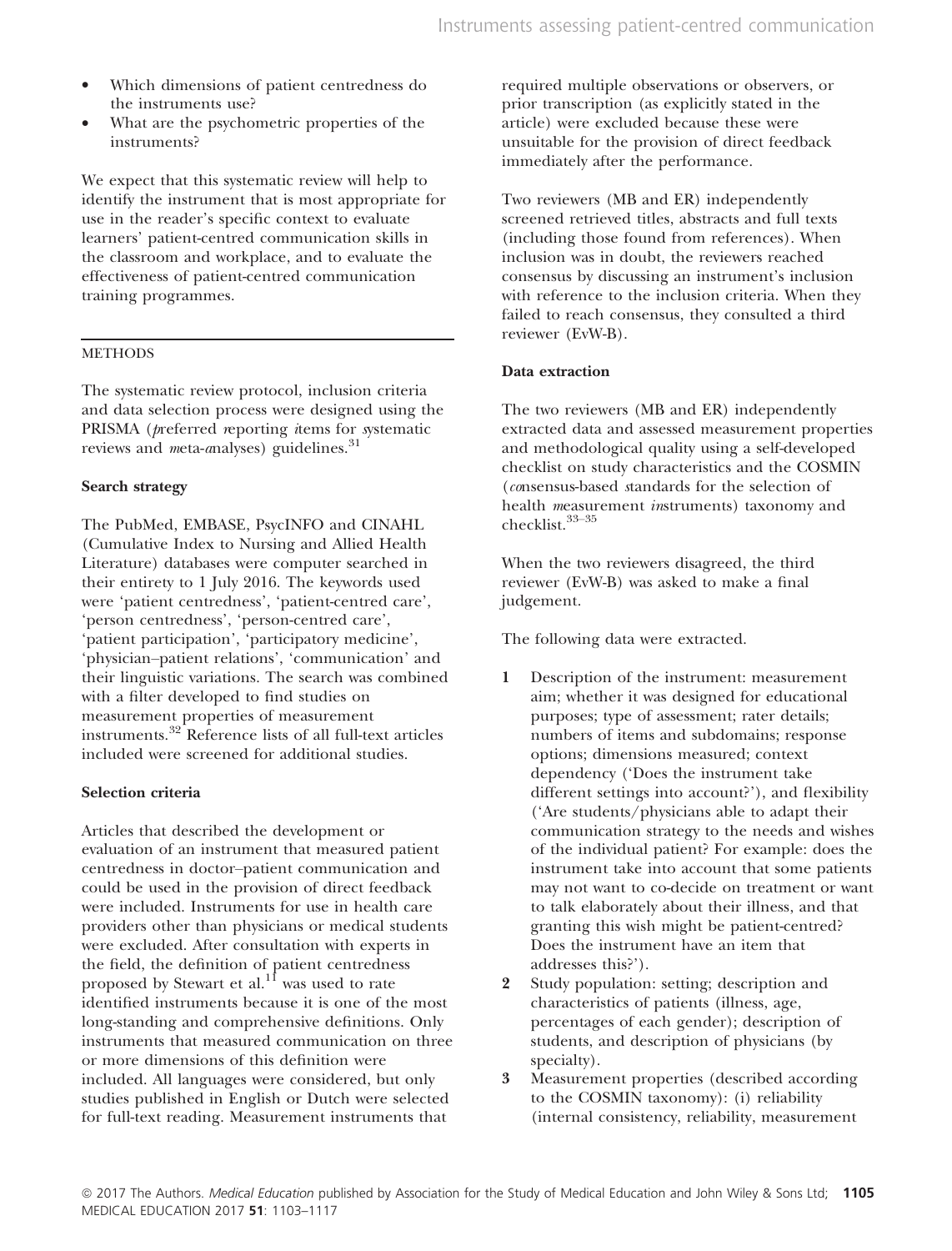error); (ii) validity (content validity, structural validity, hypothesis testing, cross-cultural validity, criterion validity); (iii) responsiveness, and (iv) interpretability.

4 Quality assessment: methodological quality was assessed using the COSMIN checklist. This checklist consists of nine items that refer to methodological standards for assessing each measurement property and rating it on a 4 point scale (excellent–good–fair–poor).

#### RESULTS

The search strategy identified 9730 potential articles after the removal of duplicates. Titles and abstracts were read and 55 papers were selected for full-text reading. Nine of these, together with a further four identified through the perusal of reference lists, were included in the review. Finally, 13 articles that described 14 measurement instruments were assessed in this review. Reasons for exclusion are summarised in Figure 1.

Table 1 presents an overview of the instruments included. Ten instruments were designed to be used by (simulated) patients, one by either a physician or a patient, and three required observation by a third person ('observer'). Eleven instruments were designed for educational purposes. Most instruments were developed for formative assessment; the Revised Patient-Centred Communication and Interpersonal Skills Scale  $(RUCIS)^{36}$  and the Interpersonal Skills Rating Scale (IPS)<sup>37</sup> were devised for summative assessment, and the Common Ground instrument  $(CG)^{38}$  was developed to be used in formative and summative assessment.

The Patient-Centred Observation Form (PCOF) devised by Chesser et al.<sup>39</sup> was the only instrument to address all of Stewart et al.'s<sup>11</sup> dimensions of patient centredness. The Little instrument,<sup>40</sup> the Consultation and Relation Empathy Measure  $(CARE)^{41}$  and the Patient Feedback Questionnaire on Communication Skills  $(PFC)^{42}$  covered five of the six dimensions.



Figure 1 Overview of articles identified in searches for studies on the development of instruments designed to measure patient-centred communication (to 1 July 2016). \*Fewer than three of the dimensions described by Stewart et al.<sup>11</sup>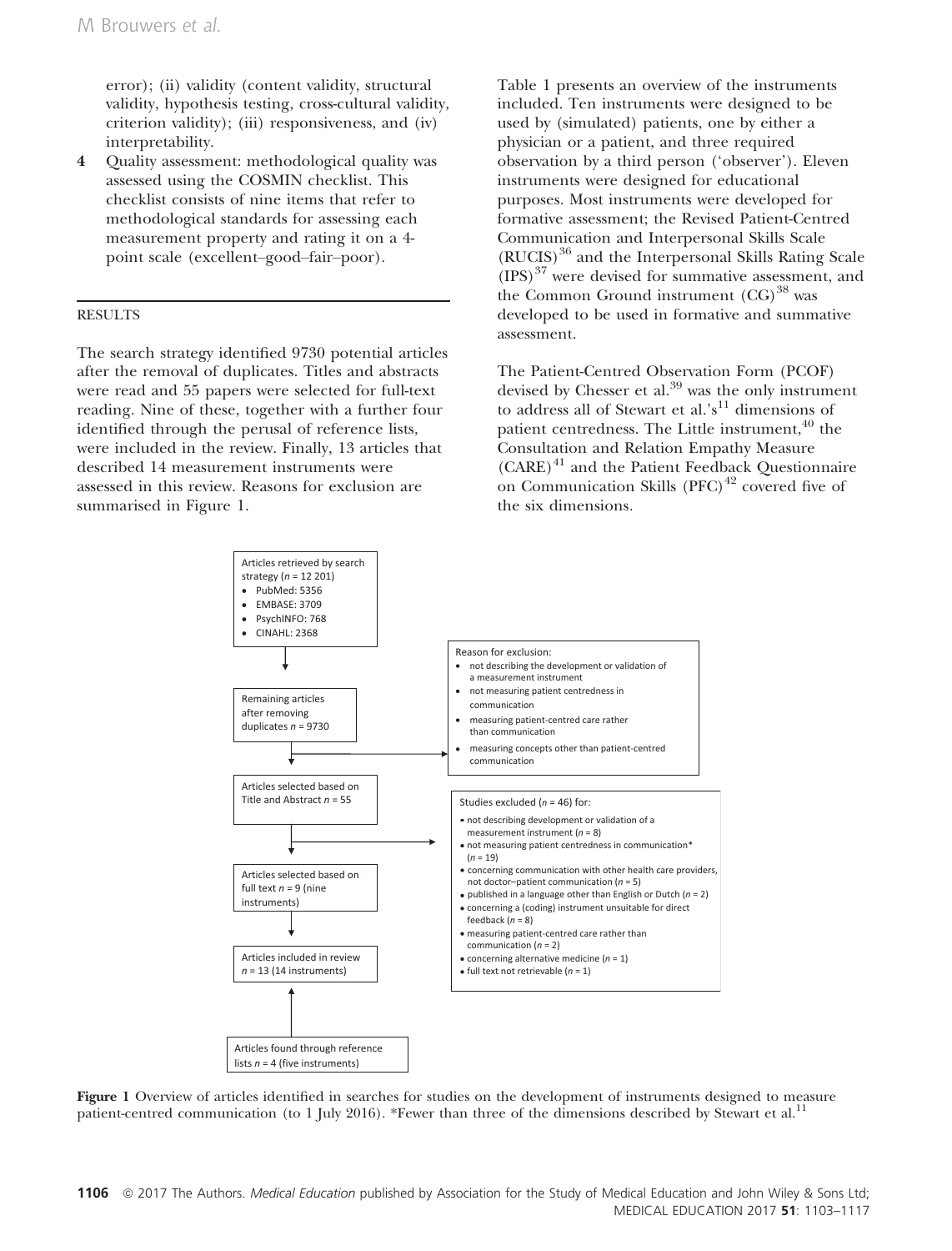Of the 14 instruments, 13 covered dimensions (i) (exploring both the disease and the illness experience) and (iii) (finding common ground). Twelve covered dimension (v) (enhancing the doctor–patient relationship) and 10 covered dimension (ii) (understanding the whole person). Dimensions (iv) (incorporating prevention and health promotion) and (vi) ('being realistic' about personal limitations and issues such as the availability of time and resources) were covered by, respectively, five and three instruments.

Only the Quality of Communication questionnaire  $(QoC)$  developed by Engelberg et al.<sup>43</sup> was contextspecific and included questions regarding end-of-life communication. Furthermore, the CARE was the only instrument to be considered flexible because it explicitly stated that 'the exploratory stems to each item are intended to allow flexibility in the "degree" of patient participation, according to the patient's desire for this' (data not shown in Table 1).

The study populations (Table 2) showed great variation in test settings and in the specialties of physician participants. The characteristics of the patient population were described briefly in most studies, but the mean age and gender ratio of the patient population were not stated in over half of the studies. One instrument, the Modified version of the Perceived Involvement in Care Scale (M-PICS) was studied in an all-female population of breast cancer patients.<sup>44</sup> Three studies used simulated patients; in two of these, the simulated patient was also the rater. Three studies gave partial descriptions of the characteristics of participant physicians or medical students (gender, age and years of experience).

The methodological quality of each study is shown in Table 3. The RUCIS scale<sup>36</sup> was tested using item response theory (Rasch model), which made it impossible to evaluate validity and reliability according to the COSMIN checklist. All other instruments had been tested following classical test theory, including for reliability and validity.

Bieber et al.<sup>45</sup> described the systemic bias and social desirability of the Questionnaire on the Quality of Physician–Patient Interaction (QQPPI). Only Lang et al.,<sup>38</sup> using the CG, addressed the issue of the instrument's generalisability. Responsiveness (the validity of a change in score over time) and interpretability (the degree to which qualitative meaning can be attributed to a quantitative score) were not studied.

Table 4 shows the measurement properties of all instruments. There is clearly great variation in aspects of reliability and validity, and in how these were investigated.

# DISCUSSION

After an extensive search, we identified 14 instruments intended to measure patient-centred communication that can be used in the provision of direct feedback on performance in the context of teaching patient-centred communication skills to students or physicians.

Lack of theory and clarity on the concept of patient centredness has raised concerns about which instruments should be used in the assessment of patient-centred communication in individual learning situations.9,10,28 However, the overview of the instruments presented in this review can help in choosing an appropriate instrument based on its measurement properties.

An important criterion used for selection in this review referred to whether an instrument measured patient centredness in communication, according to Stewart et al.'s definition.<sup>11</sup> A recent study by Zill et al.<sup>3</sup> showed that 'approaching patients as unique persons', 'patient involvement in care', 'patient information', 'clinician–patient communication' and 'patient empowerment' were rated by experts as most important to patient centredness. The dimension 'biopsychosocial perspective' was rated as very relevant, but was not sufficiently clear to the experts. All of these aspects are included by Stewart et al.<sup>11</sup> and were consequently covered in this review because we included only instruments that addressed three or more of these dimensions. This review shows the  $PCOF<sup>39</sup>$  to be the only instrument in which all six of Stewart et al.'s<sup>11</sup> dimensions are represented. The other instruments measured patient centredness in various compilations of dimensions, emphasising different aspects of the concept of patient centredness, which may point to the lack of full agreement on what should be considered central or important characteristics. This does not make the teaching of patient centredness less important, but does impede the assessment of its effects.

Another important selection criterion referred to whether an instrument could be used to provide direct feedback (i.e. immediately after the performance). Some instruments, such as the Communication Assessment Tool (CAT), are able to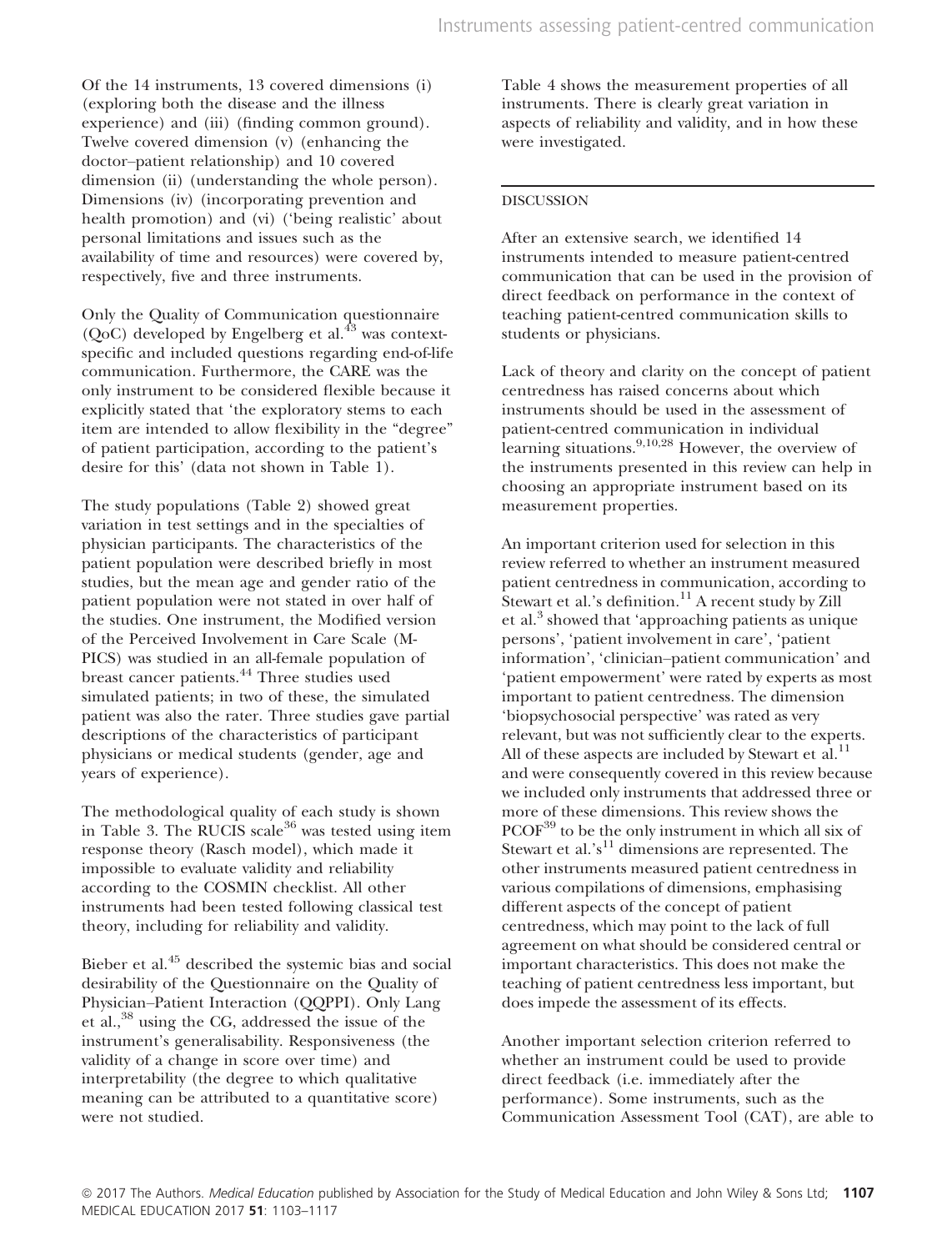Table 1 Instruments identified as designed to measure patient centredness in communication for use in medical education

| Instrument Year language |      | Original     | <b>Measurement aim</b>                                                                                                    | Designed for<br>educational<br>purposes              | Purpose of<br>development<br>(type of<br>assessment) | Rater                                             | Items and<br>subdomains,<br>n                               | Response<br>options                                                                                                                                   | <b>Dimensions</b><br>of patient<br>centredness* |
|--------------------------|------|--------------|---------------------------------------------------------------------------------------------------------------------------|------------------------------------------------------|------------------------------------------------------|---------------------------------------------------|-------------------------------------------------------------|-------------------------------------------------------------------------------------------------------------------------------------------------------|-------------------------------------------------|
| QQPPI                    |      | 2010 German  | To measure the quality<br>of the physician-<br>patient interaction<br>from the patient's<br>perspective                   | Yes, to evaluate Formative<br>training<br>programmes |                                                      | Patient                                           | 14 items                                                    | 5-point scale<br>(range: 1 [I do not<br>agree] to 5 [I fully<br>agree])                                                                               | $1 - 2 - 3 - 5$                                 |
| <b>PCOF</b>              |      | 2013 English | To measure patient-<br>centred competence<br>in physicians                                                                | Yes                                                  | Formative                                            | Outside<br>observers                              | 12 items                                                    | 3-point scale                                                                                                                                         | $1 - 2 - 3 - 4 - 5 - 6$                         |
| QoC                      |      | 2006 English | To measure satisfaction<br>with quality of<br>physician's<br>communication about<br>end-of-life care                      | Yes, to evaluate Formative<br>training<br>programmes |                                                      | Patient                                           | 13 items                                                    | Range: 0 (very worst)<br>to 10 (very best),<br>did not do this,<br>don't know                                                                         | $1 - 2 - 3 - 5$                                 |
| <b>RUCIS</b>             | 2009 | English      | To measure resident<br>communication skills<br>with SP in OSCE                                                            | Yes                                                  | Summative                                            | SP                                                | 13 items                                                    | Each item contains a<br>short description of<br>the aspect of<br>communication under<br>consideration, from<br>lowest to best<br>performance (rubric) | $2 - 3 - 5 - 6$                                 |
| <b>NWVTS</b><br>$-PSC$   |      | 1996 English | To measure<br>patient-centred<br>communication in<br>the consultation                                                     | Yes                                                  | Formative                                            | Patient                                           | 11 items                                                    | 5-point scale (range:<br>1 [strongly disagree]<br>to 5 [strongly agree])                                                                              | $1 - 4 - 5 - 6$                                 |
| CG                       | 2004 | English      | To measure<br>communication skills<br>specified by the<br>Kalamazoo Consensus<br>statements                               | Yes                                                  | Formative and<br>summative                           | Outside<br>observers                              | 6 items and<br>rating of global<br>interview<br>performance | For each item specified 1-3-5<br>(range: 1-5 or 1-4)                                                                                                  |                                                 |
| Little<br>instrument     |      | 2001 English | To measure the<br>patient's perception<br>of the doctor's<br>approach                                                     | <b>No</b>                                            | Formative                                            | Patient                                           | 5 items                                                     | 5-point scale (range:<br>'very strongly agree'<br>to 'disagree')                                                                                      | $1 - 2 - 3 - 4 - 5$                             |
| BPS tool                 |      | 2007 Hebrew  | To assess a<br>biopsychosocial<br>consultation                                                                            | Yes                                                  | Formative                                            | Instructors in 8 items in 3<br>family<br>medicine | subdomains and<br>global rating<br>(item 9)                 | 0 (minimal) to 100<br>(maximal) scale                                                                                                                 | $1 - 2 - 3 - 5$                                 |
| CARE                     |      | 2004 English | To provide a tool to<br>evaluate the quality of<br>consultations in terms<br>of the 'human'<br>aspects of medical<br>care | Yes                                                  | Formative                                            | Patient                                           | 10 items                                                    | 5-point scale<br>(range: poor-<br>excellent)                                                                                                          | $1 - 2 - 3 - 4 - 5$                             |
| PFC                      |      | 2009 Dutch   | To measure<br>development<br>consultation skills in<br>GPs in training                                                    | Yes                                                  | Formative                                            | Patient                                           | 16 items                                                    | 4-point scale<br>(range: 1 [not at<br>all] to 4<br>[completely])                                                                                      | $1 - 2 - 3 - 4 - 5$                             |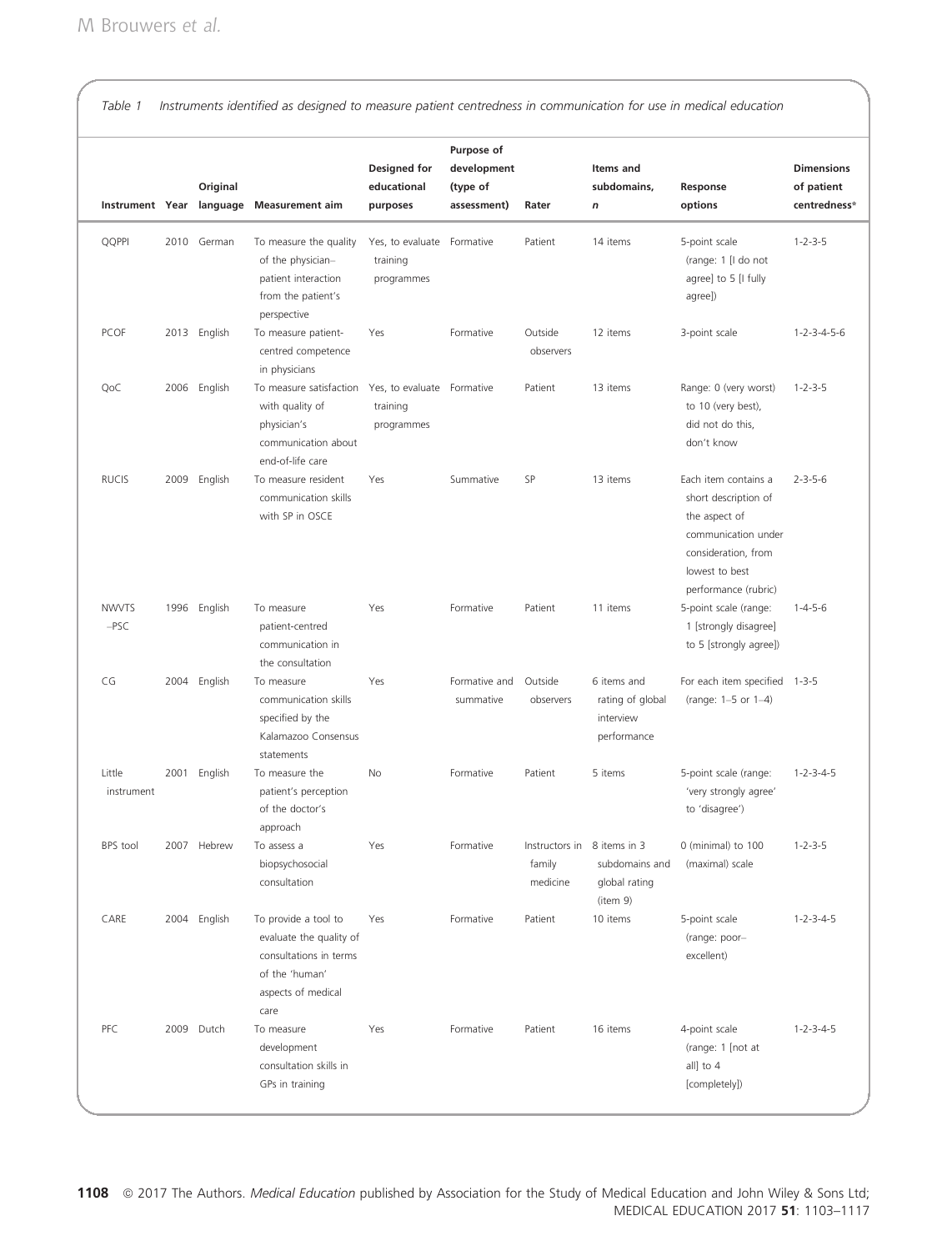Table 1 (Continued)

|                    |      |          |                                                                                                                                       | <b>Designed for</b> | Purpose of<br>development |                       | Items and                   |                                                                          | <b>Dimensions</b> |
|--------------------|------|----------|---------------------------------------------------------------------------------------------------------------------------------------|---------------------|---------------------------|-----------------------|-----------------------------|--------------------------------------------------------------------------|-------------------|
|                    |      | Original |                                                                                                                                       | educational         | (type of                  |                       | subdomains,                 | Response                                                                 | of patient        |
| Instrument Year    |      | language | <b>Measurement aim</b>                                                                                                                | purposes            | assessment)               | Rater                 | $\mathsf{n}$                | options                                                                  | centredness*      |
| <b>IPS</b>         | 1991 | English  | To measure<br>interpersonal<br>competence of<br>students                                                                              | Yes                 | Summative                 | SP                    | 13 items                    | 7-point scale (range:<br>1 [strongly disagree]<br>to 7 [strongly agree]) | $1 - 3 - 5$       |
| M-PICS             | 2006 | English  | To measure pain<br>patients' perceptions<br>of patient-health care<br>provider<br>communication<br>during the medical<br>consultation | <b>No</b>           | Formative                 | Patient               | 20 items in 4<br>subdomains | 5-point scale (range:<br>1 [all the time]<br>to 5 [never])               | $1 - 2 - 3$       |
| $PPPC-$<br>9-item  | 2004 | English  | To measure the<br>patient's and doctor's<br>perceptions of<br>patient-centred<br>communication                                        | Yes                 | Formative                 | Patient and<br>doctor | 9 items                     | 4-point scale<br>(different for each<br>question)                        | $1 - 2 - 3 - 5$   |
| $PPPC-$<br>14-item | 2004 | English  | To measure the<br>patient's perception<br>of patient centredness                                                                      | <b>No</b>           | Formative                 | Patient               | 14 items in 4<br>subdomains | 4-point scale<br>(different for each)<br>question)                       | $1 - 2 - 3$       |

\* Dimensions of patient centredness as described by Stewart et al.<sup>11</sup>:  $1 =$  exploring the disease and the illness experience;  $2 =$  understanding the whole person;  $3 =$  finding common ground;  $4 =$  incorporating prevention and health promotion;  $5 =$  enhancing the doctor–patient relationship; 5 = 'being realistic' about personal limitations and issues such as the availability of time and resources. BPS = biopsychosocial; CARE = Consultation and Relation Empathy Measure; CG = Common Ground; IPS = Interpersonal Skills Rating Scale; M-PICS = Modified Perceived Involvement in Care Scale; NWVTS–PSC = North Worcestershire Vocational Training Scheme Patient Satisfaction Questionnaire; PCOF = Patient-Centred Observation Form; PFC = Patient Feedback Questionnaire on Communication Skills; PPPC = Patient Perception of Patient Centredness; QoC = Quality of Communication; QQPPI = Questionnaire on the Quality of Physician– Patient Interaction; RUCIS = Revised Patient-Centred Communication and Interpersonal Skills Scale; GP = general practitioner;  $OSCE = objective$  structured clinical examination;  $SP = simulated$  patient.

measure interpersonal and communication skills, but require the completion of multiple forms per physician to reach a sufficient level of reliability<sup>46</sup> and were therefore not included in this review.

The review warrants a number of observations with regard to the validity and reliability of the instruments. Only the instrument developed by Reinders et al.  $(PFC)^{42}$  was rated as 'excellent' on all aspects of validity studied (internal consistency, content and structural validity) when evaluated by the COSMIN checklist, indicating methodology of the highest standard, but its reliability had not been studied. In general, further assessment of the validity and reliability of the instruments is recommended. This is important because validity and reliability do not simply represent measurement properties of an instrument, but, rather, depend on the goal

(formative, summative) and context (situation) of the assessment. All of the instruments identified were investigated in particular situations for issues of validity and reliability and therefore cannot necessarily be transferred to different contexts with different assessment goals. Hence, the reported reliability and validity outcomes of each instrument should be considered in the specific contexts in which they were applied, in the realisation that the conceptualising of patient centredness in its full breadth impedes attempts to break it down into universally reliable metrics for measurement. At the same time, the explicit measurement of student performance may help deepen understanding of the concept of patient centredness.

In addition, when the results of the different measurement properties are considered, the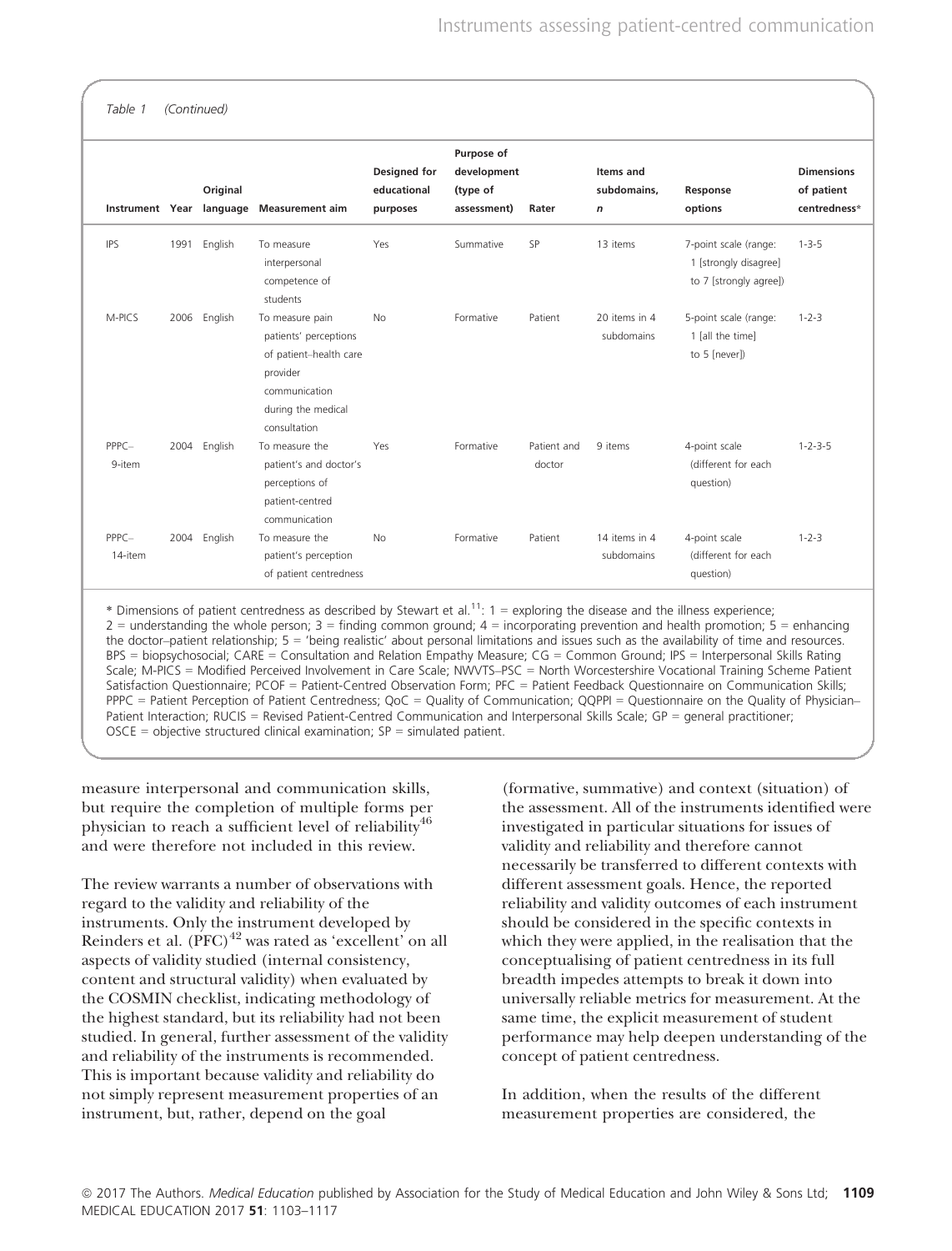| Table 2                             | Descriptions of study populations |                 |                                                                                        |                                                                                             |                                                                                                                                                   |                                                                                          |                                                  |
|-------------------------------------|-----------------------------------|-----------------|----------------------------------------------------------------------------------------|---------------------------------------------------------------------------------------------|---------------------------------------------------------------------------------------------------------------------------------------------------|------------------------------------------------------------------------------------------|--------------------------------------------------|
| Study                               | Instrument                        | Country Setting |                                                                                        | Doctor                                                                                      | Patient                                                                                                                                           | Age, years, mean $\pm$ SD                                                                | Male, %                                          |
| Bieber et al. <sup>45</sup>         | QQPPI                             |                 | Germany Out-patient clinic                                                             | Specialty unknown                                                                           | Rheumatology, pain, general<br>internal medicine, diabetes                                                                                        | $48.82 \pm 14.65$                                                                        | 19%                                              |
| Chesser et al. <sup>39</sup>        | <b>PCOF</b>                       | <b>USA</b>      | Family medicine<br>resident centre                                                     | Intern family medicine                                                                      | Diabetes, hypertension,<br>asthma, depression                                                                                                     | Not stated                                                                               | Not stated                                       |
| Engelberg et al. <sup>43</sup>      | QoC                               | <b>USA</b>      | In-patient and<br>out-patient hospice<br>service, oxygen<br>delivery company<br>(home) | Specialty unknown                                                                           | Terminally ill hospice patients<br>and COPD patients                                                                                              | Hospice 70.8 $\pm$ 13.38,<br>COPD 67.3 $\pm$ 9.47                                        | Hospice 41%,<br>COPD 72.6%                       |
| Iramaneerat<br>et al. <sup>36</sup> | <b>RUCIS</b>                      | <b>USA</b>      | Medical school                                                                         | Internal medicine<br>resident                                                               | SP                                                                                                                                                | Not stated                                                                               | 29%                                              |
| Jenkins &<br>Thomas <sup>50</sup>   | NWVTS-PSC                         | UK              | Primary care                                                                           | GP registrar                                                                                | Illness not specified                                                                                                                             | Not stated                                                                               | Not stated                                       |
| Lang et al. <sup>38</sup>           | CG                                | <b>USA</b>      | Medical school                                                                         | First year medical<br>student and<br>almost juniors                                         | SP                                                                                                                                                | Not stated                                                                               | Not stated                                       |
| Little et al. <sup>40</sup>         | Little-<br>instrument             | UK              | Primary care                                                                           | GP                                                                                          | Illness not specified                                                                                                                             | 73% aged 17-64,<br>10% 0-16, 18% aged<br>> 64, 67% married,<br>working 57%               | 34%                                              |
| Margalit et al. <sup>51</sup>       | BPS tool                          | Israel          | Primary care                                                                           | GP                                                                                          | Illness not specified                                                                                                                             | Not stated                                                                               | Not stated                                       |
| Mercer et al. <sup>41</sup>         | CARE                              | UK              | Primary care                                                                           | GP                                                                                          | Illness not specified                                                                                                                             | Pilot 1: 54 (range: 19-78);<br>pilot 2: 54 (range: 34-74);<br>pilot 3: 45 (range: 22-78) | Pilot 1: 35%;<br>pilot<br>2: 46%; pilot<br>3:50% |
| Reinders et al. <sup>42</sup>       | PFC                               | ΝL              | Primary care<br>training                                                               | GP trainee                                                                                  | General: complexity<br>consultations,<br>according to<br>patients: 17.4%<br>high, 48.8%<br>medium, 34.4%<br>low, 49.8% first<br>time consultation | Not stated                                                                               | Not stated                                       |
| Schnabl et al. <sup>37</sup>        | <b>IPS</b>                        | Canada          | Medical school                                                                         | Year 4 medical<br>students,<br>internal medicine<br>residents, foreign<br>medical graduates | SP                                                                                                                                                | Not stated                                                                               | Not stated                                       |
| Smith et al. <sup>44</sup>          | M-PICS                            | <b>USA</b>      | Hospital-based<br>out-patient clinics                                                  | Oncologist                                                                                  | Breast cancer:<br>50% stage IV,<br>90% received<br>chemo,<br>44% radiation                                                                        | 50.43                                                                                    | All female                                       |
| Stewart et al. <sup>11</sup>        | PPPC-9-item                       | Can             | Not stated                                                                             | Specialty unknown                                                                           | Illness not specified                                                                                                                             | Not stated                                                                               | Not stated                                       |
| Stewart et al. <sup>11</sup>        | PPPC-14-item Can                  |                 | Not stated                                                                             | Specialty unknown                                                                           | Illness not specified                                                                                                                             | Not stated                                                                               | Not stated                                       |

BPS = biopsychosocial; CARE = Consultation and Relation Empathy Measure; CG = Common Ground; IPS = Interpersonal Skills Rating Scale; M-PICS = Modified Perceived Involvement in Care Scale; PCOF = Patient-Centred Observation Form; PFC = Patient Feedback Questionnaire on Communication Skills; PPPC = Patient Perception of Patient Centredness; QoC = Quality of Communication; QQPPI = Questionnaire on the Quality of Physician–Patient Interaction; RUCIS = Revised Patient-Centred Communication and Interpersonal Skills Scale; COPD = chronic obstructive pulmonary disease; GP = general practice; SD = standard deviation; SP = simulated patient.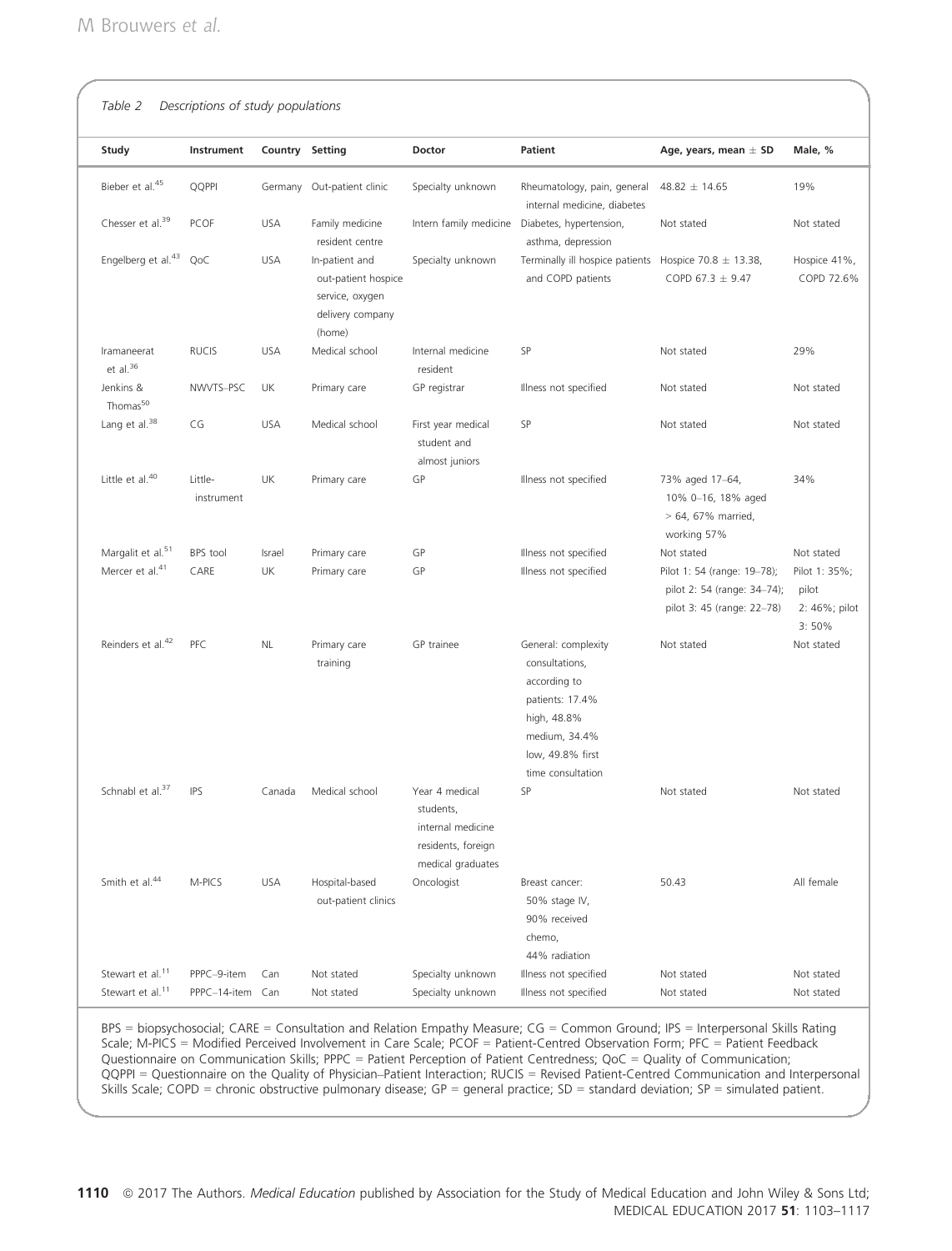Table 3 Methodological quality of each study per measurement instrument and measurement properties (COSMIN checklist)

| Study                            | Instrument        | Internal<br>consistency | Reliability | Content<br>validity | <b>Structural</b><br>validity | Cross-cultural<br>validity | <b>Criterion</b><br>validity | <b>IRT</b><br>used |
|----------------------------------|-------------------|-------------------------|-------------|---------------------|-------------------------------|----------------------------|------------------------------|--------------------|
| Bieber et al. <sup>45</sup>      | QQPPI             | Good                    | Poor        | Fair                | Good                          |                            |                              | <b>No</b>          |
| Chesser et al. $39$              | <b>PCOF</b>       |                         | Poor        |                     |                               |                            |                              | <b>No</b>          |
| Engelberg et al. <sup>43</sup>   | QoC               | Fair                    |             |                     | Fair                          |                            |                              | <b>No</b>          |
| Iramaneerat et al. <sup>36</sup> | <b>RUCIS</b>      |                         |             |                     |                               |                            |                              | Yes                |
| Jenkins & Thomas <sup>50</sup>   | NWVTS-PSC         | Poor                    |             | Poor                |                               |                            |                              | <b>No</b>          |
| Lang et al. <sup>38</sup>        | CG                | Poor                    | Good        |                     | Poor                          |                            | Poor                         | <b>No</b>          |
| Little et al. $40$               | Little instrument | Fair                    |             |                     | Fair                          |                            |                              | No                 |
| Margalit et al. <sup>51</sup>    | BPS tool          |                         | Poor        | Poor                | Poor                          |                            |                              | <b>No</b>          |
| Mercer et al. <sup>41</sup>      | CARE              | Poor                    |             | Excellent           |                               |                            | Poor                         | <b>No</b>          |
| Reinders et al. <sup>42</sup>    | <b>PFC</b>        | Excellent               |             | Excellent           | Excellent                     |                            |                              | <b>No</b>          |
| Schnabl et al. <sup>37</sup>     | <b>IPS</b>        | Poor                    | Poor        |                     | Fair                          |                            |                              | <b>No</b>          |
| Smith et al. <sup>44</sup>       | M-PICS            | Fair                    |             |                     | Fair                          | Poor                       |                              | <b>No</b>          |
| Stewart et al. <sup>11</sup>     | PPPC-9-item       | Poor                    |             | Poor                |                               |                            | Poor                         | <b>No</b>          |
| Stewart et al. <sup>11</sup>     | PPPC-14-item      | Poor                    |             | Poor                |                               |                            | Poor                         | <b>No</b>          |

BPS = biopsychsocial; CARE = Consultation and Relation Empathy Measure; CG = Common Ground; IPS = Interpersonal Skills Rating Scale; M-PICS = Modified Perceived Involvement in Care Scale; PCOF = Patient-Centred Observation Form; PFC = Patient Feedback Questionnaire on Communication Skills; PPPC = Patient Perception of Patient Centredness; QoC = Quality of Communication; QQPPI = Questionnaire on the Quality of Physician–Patient Interaction; RUCIS = Revised Patient-Centred Communication and Interpersonal Skills Scale; IRT = item response theory.

COSMIN rating of each property should be taken into account. For example, reported internal consistency may be satisfactory, but when the methodological quality of the study in question is low (poor COSMIN rating), there is a high risk for biased results.<sup>33</sup>

A third issue concerns cross-cultural validity. Smith et al.<sup>44</sup> were the only group to study, in part, crosscultural validity by translating the M-PICS. However, the use of a measure in a different country or culture should also encompass cultural adaptation in order to maintain the content validity of the instrument.<sup>47</sup> None of the studies reported on this issue, and therefore it is uncertain how these instruments will perform when they are used across cultures.

Fourthly, responsiveness (the validity of a change in score over time) and interpretability (the degree to which qualitative meaning can be assigned to an instrument's quantitative scores) were not well investigated in the studies identified, which may lead to uncertainty about whether these instruments can be used for assessment over time or whether a change in score has clinical implications.

Furthermore, our review shows that most study populations, whether patients or physicians, were not well described. This leads to uncertainty about the generalisability of the results to another population and whether that specific instrument can be used in another patient group or field of medicine.

Most of the instruments were designed to support the provision of formative feedback. Although this does not limit their use or prevent them from being used summatively, they have not been tested for purposes other than those intended by their developers. In the context of summative feedback (examinations; yes/ no verdicts), only a few of the instruments should be considered and the possibility that multiple assessments may be required to support a reliable judgement should be borne in mind.

By no means do the findings described herein imply that the instruments identified should not be used to assess patient-centred communication. However, we would like to point out that the careful use of these instruments is advisable and that their application should be subject to some caveats on aspects of reliability and validity.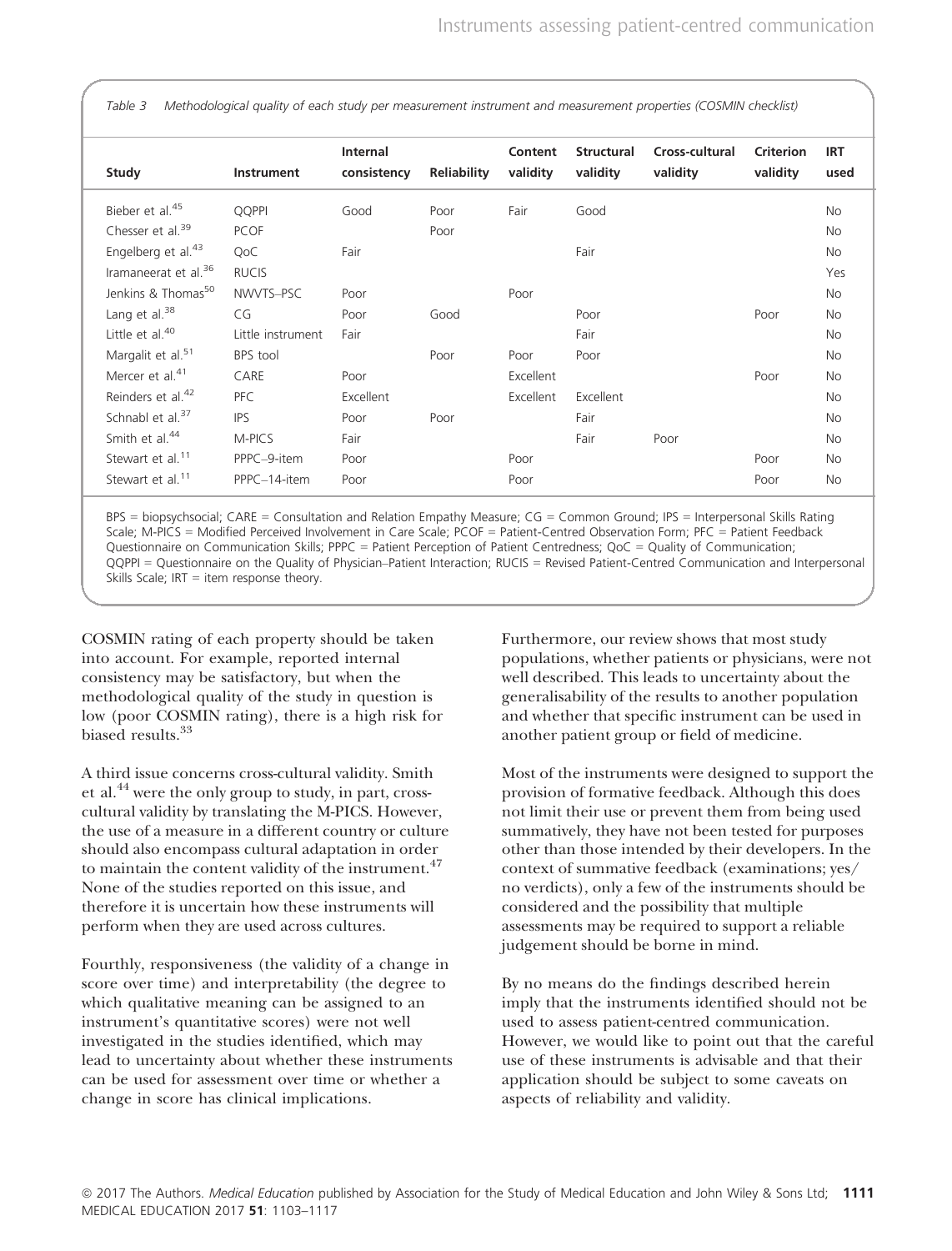Table 4 Measurement properties of instruments designed to measure patient centredness in communication for use in medical education

| Instrument   | Internal<br>consistency                                                | Reliability                                                                                                                                                                                                                                                                                                                                                                             | <b>Content validity</b>                                                                                                                                                                                          | <b>Structural validity</b>                                                                                                                                                                                                             | Factorial                                        | Criterion<br>validity                                                         |
|--------------|------------------------------------------------------------------------|-----------------------------------------------------------------------------------------------------------------------------------------------------------------------------------------------------------------------------------------------------------------------------------------------------------------------------------------------------------------------------------------|------------------------------------------------------------------------------------------------------------------------------------------------------------------------------------------------------------------|----------------------------------------------------------------------------------------------------------------------------------------------------------------------------------------------------------------------------------------|--------------------------------------------------|-------------------------------------------------------------------------------|
| QQPPI        | Cronbach's $\alpha = 0.95$                                             | Test-retest reliability:<br>Pearson's $r = 0.59$                                                                                                                                                                                                                                                                                                                                        | ++ (adequate)                                                                                                                                                                                                    | PICS-A and SWD:<br>$r = 0.64$ and 0.59<br>$(n = 147)$ , QHC and<br>PICS-B: $r = 0.54$ and<br>0.52 ( $n = 147$ ), PSHC:<br>$r = 0.38 (n = 147)$                                                                                         | One factor<br>explained<br>60.11%<br>of variance |                                                                               |
| <b>PCOF</b>  |                                                                        | Overall inter-rater<br>reliability Cronbach's<br>$\alpha$ = 0.67; clinician's<br>inter-rater reliability:<br>0.45; social scientist's<br>inter-rater reliability:<br>0.62                                                                                                                                                                                                               |                                                                                                                                                                                                                  |                                                                                                                                                                                                                                        |                                                  |                                                                               |
| QoC          | Cronbach's $\alpha = 0.50$                                             |                                                                                                                                                                                                                                                                                                                                                                                         |                                                                                                                                                                                                                  | Convergent validity<br>Spearman's $r = 0.738$<br>with overall quality of<br>doctor's communication<br>and $r = 0.432$ with<br>overall quality of<br>discussions of<br>end-of-life care<br>(both $p \leq 0.000$ )                       |                                                  |                                                                               |
| <b>RUCIS</b> | NWVTS-PSC Cronbach's $\alpha = 0.84$                                   |                                                                                                                                                                                                                                                                                                                                                                                         | Association with general<br>satisfaction with the<br>consultation Spearman's<br>$r = 0.61$ (exploring<br>patient understanding),<br>0.54 (ease of problem<br>sharing), 0.52 (sufficient<br>time in consultation) |                                                                                                                                                                                                                                        |                                                  |                                                                               |
| CG           | Pearson's $r = 0.91$<br>and 0.95 (for raters<br>1 and 2, respectively) | Intra-rater reliability:<br>rater 1: Pearson's<br>$r = 0.63$ (overall case<br>rating), 0.69 (overall<br>case percentage score);<br>rater 2: Pearson's<br>$r = 0.87$ (overall case<br>rating), 0.78 (overall<br>case percentage score)<br>Inter-rater reliability:<br>global rating overall<br>case: Pearson's<br>$r = 0.85$ , checklist<br>percentage score<br>overall case: $r = 0.92$ |                                                                                                                                                                                                                  | Construct validity:<br>interobserver variance<br>between Year 3<br>students intensive and<br>minimal curriculum +<br>$(p < 0.001)$ ; Concurrent<br>validity (expert versus<br>rater): Pearson's<br>$r = 0.84$ (overall<br>performance) |                                                  | Correlation of<br>overall<br>performance<br>between expert<br>and rater: 0.84 |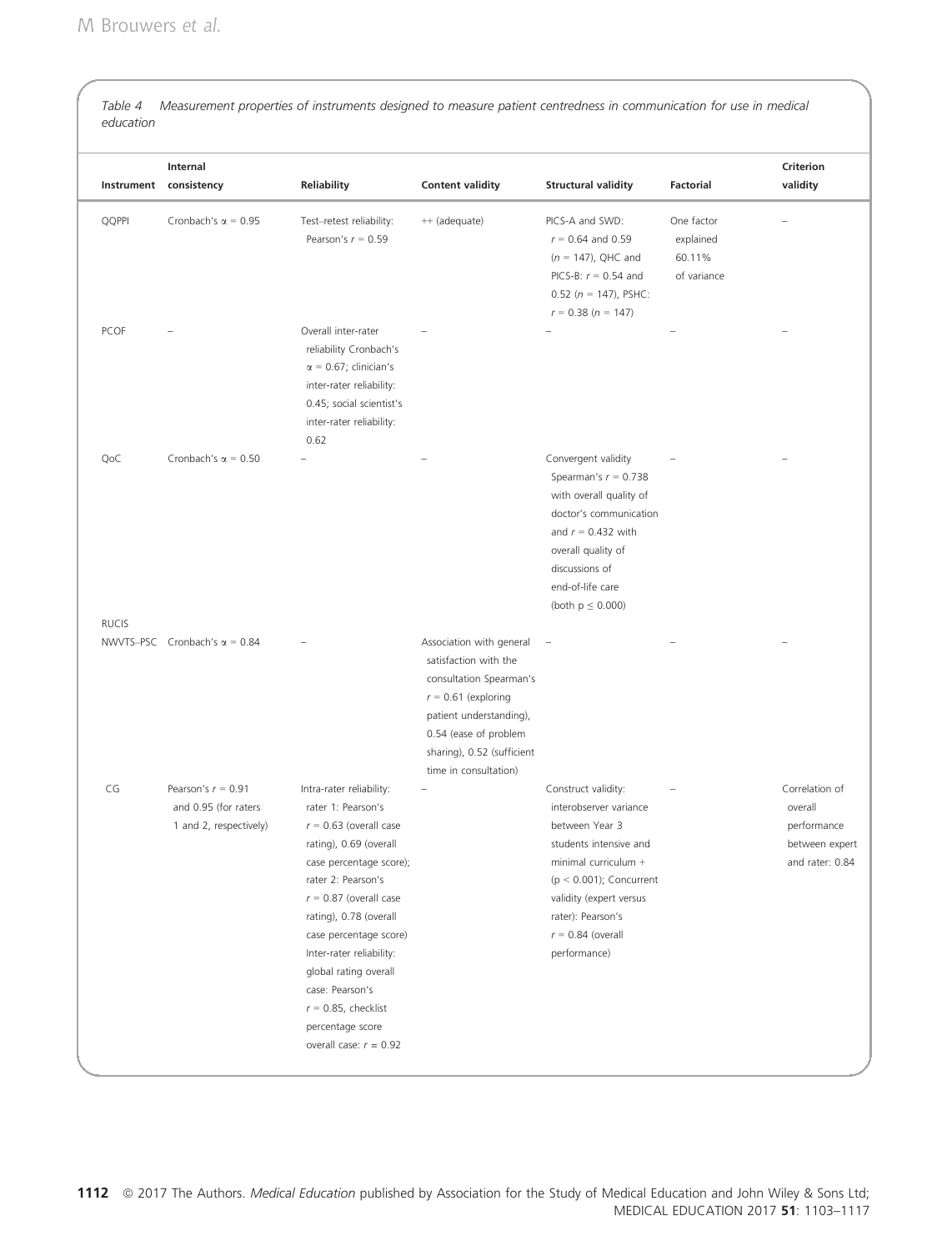– – – Four factors,

Criterion validity

–

| Table 4    | (Continued)                                |             |                         |                            |                       |
|------------|--------------------------------------------|-------------|-------------------------|----------------------------|-----------------------|
| Instrument | Internal<br>consistency                    | Reliability | <b>Content validity</b> | <b>Structural validity</b> | <b>Factorial</b>      |
| Little     | Cronbach's $\alpha$ =                      |             |                         |                            | Four facto            |
| instrument | 0.96 (communication<br>and partnership),   |             |                         |                            | explaine<br>of variar |
|            | 0.89 (personal                             |             |                         |                            |                       |
|            | relationship), 0.87<br>(health promotion), |             |                         |                            |                       |

| instrument | 0.96 (communication<br>and partnership),<br>0.89 (personal<br>relationship), 0.87<br>(health promotion),<br>0.84 (positive and clear<br>approach to the problem),<br>0.89 (interest in effect<br>on life) |                                                                                                                                                                                       |                                                                                                                                                                                                   |                                                                                                                                                             | explained 93%<br>of variance                                                                                                                                                                           |                                                                                                                    |
|------------|-----------------------------------------------------------------------------------------------------------------------------------------------------------------------------------------------------------|---------------------------------------------------------------------------------------------------------------------------------------------------------------------------------------|---------------------------------------------------------------------------------------------------------------------------------------------------------------------------------------------------|-------------------------------------------------------------------------------------------------------------------------------------------------------------|--------------------------------------------------------------------------------------------------------------------------------------------------------------------------------------------------------|--------------------------------------------------------------------------------------------------------------------|
| BPS tool   |                                                                                                                                                                                                           | Cronbach's $\alpha = 0.90$                                                                                                                                                            |                                                                                                                                                                                                   | Construct validity:<br>interobserver variance<br>between BPS-oriented<br>physicians and biomed-<br>oriented physicians:<br>range: 23.2-59.3<br>(p < 0.0001) |                                                                                                                                                                                                        |                                                                                                                    |
| CARE       | Cronbach's $\alpha = 0.93$                                                                                                                                                                                |                                                                                                                                                                                       | Based on earlier studies<br>on theoretical concept<br>of empathy and<br>compared with BLESS<br>Patient and colleague<br>GP interviews based on<br>grounded theory<br>approach, experts'<br>advice |                                                                                                                                                             |                                                                                                                                                                                                        | Pearson's $r =$<br>0.85, $p < 0.001$<br>with RES;<br>Pearson's<br>$r = 0.84$ ,<br>$p < 0.001$ with<br><b>BLESS</b> |
| PFC        | Cronbach's $\alpha = 0.89$ ,<br>item-total correlations<br>ranged from 0.45<br>(question 11) to 0.67<br>(questions 9 and 13)                                                                              |                                                                                                                                                                                       |                                                                                                                                                                                                   | Construct validity:<br>correlation original<br>construct (translated<br>PPPC) and new<br>construct (PFC): 0.97                                              | One factor<br>explained 55.64%<br>of variance                                                                                                                                                          |                                                                                                                    |
| <b>IPS</b> |                                                                                                                                                                                                           | Reliability coefficient:<br>medical students 0.72<br>(range: 0.68-0.76),<br>foreign medical<br>graduates 0.83 (range:<br>0.68-0.93); internal<br>medicine residents:<br>0.48 and 0.42 |                                                                                                                                                                                                   | Construct validity:<br>correlation other<br>instrument (patient<br>rating form) and IPS:<br>$0.95$ (p < 0.0001)                                             | Factor 1<br>(communication<br>of information<br>and patient<br>participation)<br>explained 62% of<br>variance; factor 2<br>(empathy and jargon-<br>free communication)<br>explained 10% of<br>variance |                                                                                                                    |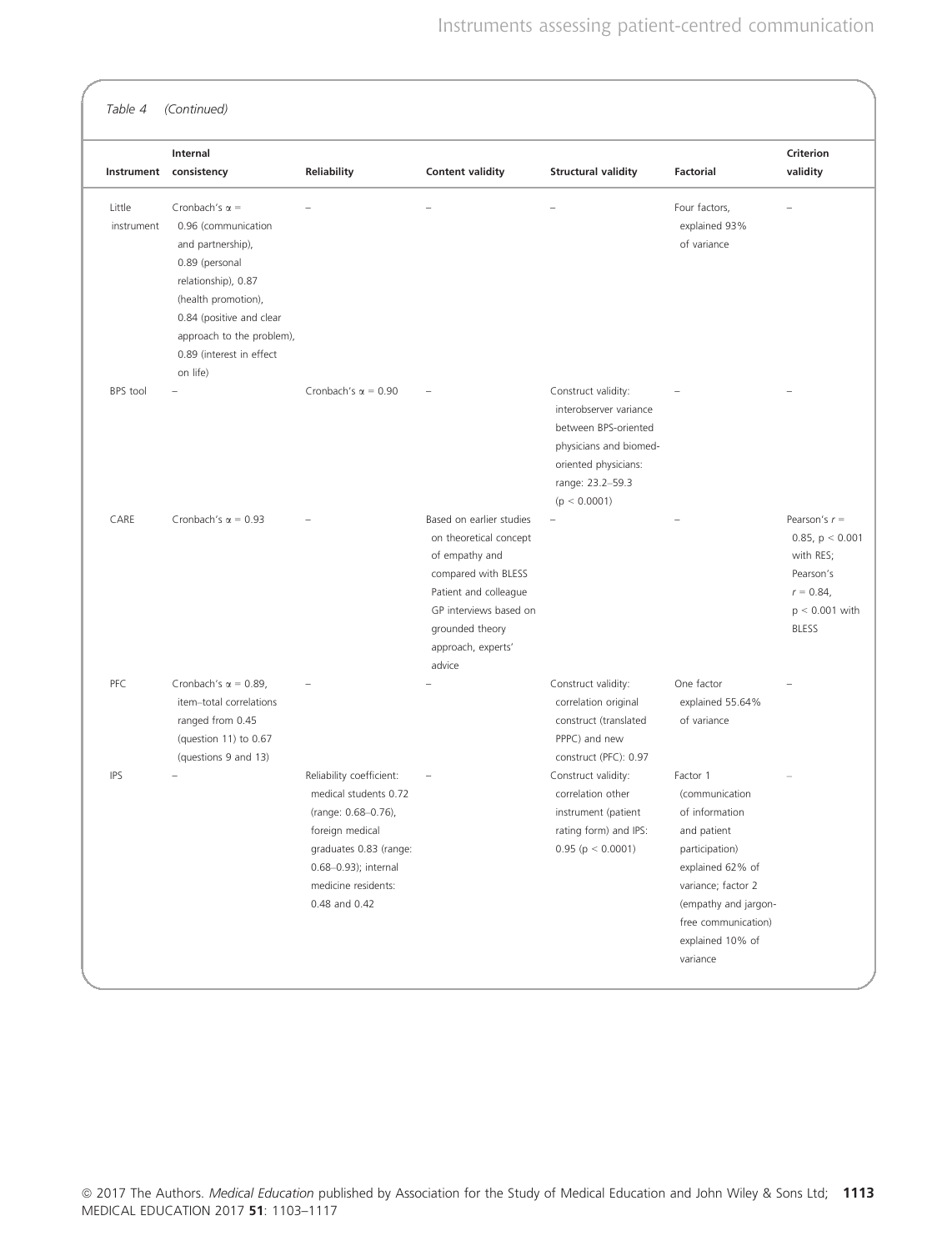|         | Internal<br>Instrument consistency | <b>Reliability</b> | <b>Content validity</b> | <b>Structural validity</b> | <b>Factorial</b>        | <b>Criterion</b><br>validity |
|---------|------------------------------------|--------------------|-------------------------|----------------------------|-------------------------|------------------------------|
| M-PICS  | Cronbach's $\alpha = 0.87$         |                    |                         | Convergent validity:       | Factor 1 (health care   |                              |
|         | (ranges: 0.79-0.89                 |                    |                         | Pearson's $r = -0.302$ ,   | provider info)          |                              |
|         | (English), 0.76-0.86               |                    |                         | $p < 0.01$ (patient        | explained 32.01%,       |                              |
|         | (Spanish)                          |                    |                         | decision making and        | factor 2 (patient info) |                              |
|         |                                    |                    |                         | age); $r = -0.314$ ,       | explained 16.42%,       |                              |
|         |                                    |                    |                         | $p < 0.01$ (facilitation   | factor 3 (patient       |                              |
|         |                                    |                    |                         | and Latina status);        | decision making)        |                              |
|         |                                    |                    |                         | $r = 0.363$ , $p < 0.001$  | explained 9.45%,        |                              |
|         |                                    |                    |                         | (health care provider      | factor 4 (health        |                              |
|         |                                    |                    |                         | info and Latina);          | care provider           |                              |
|         |                                    |                    |                         | $r = 0.0376$ , p < 0.001   | facilitation)           |                              |
|         |                                    |                    |                         | (health care provider      | explained 7.32%;        |                              |
|         |                                    |                    |                         | info and SES)              | total variance          |                              |
|         |                                    |                    |                         |                            | explained: 65.2%        |                              |
| $PPPC-$ | Cronbach's $\alpha = 0.80$         |                    |                         |                            |                         |                              |
| 9-item  | (patient questionnaire),           |                    |                         |                            |                         |                              |
|         | 0.79 (physician                    |                    |                         |                            |                         |                              |
|         | questionnaire)                     |                    |                         |                            |                         |                              |
| $PPPC-$ | Cronbach's $\alpha = 0.71$         |                    |                         |                            |                         | Pearson's                    |
| 14-item |                                    |                    |                         |                            |                         | $r = 0.16$ .                 |
|         |                                    |                    |                         |                            |                         | $p < 0.01$ with              |
|         |                                    |                    |                         |                            |                         | <b>MPCC</b>                  |

Satisfaction Questionnaire; PCOF = Patient-Centred Observation Form; PFC = Patient Feedback Questionnaire on Communication Skills; PPPC = Patient Perception of Patient Centredness; QoC = Quality of Communication; QQPPI = Questionnaire on the Quality of Physician– Patient Interaction; RUCIS = Revised Patient-Centred Communication and Interpersonal Skills Scale; BLESS = Barret–Lennard Empathy Subscale; MPCC = Measure of Patient-Centred Communication; PICS-A = Perceived Involvement in Care Scale (doctor facilitation scale); PICS-B = Perceived Involvement in Care Scale (patient information scale); PSHC = Patient Satisfaction with Health Care; QHC = Patients' Global Assessment of Quality of Health Care; SES = socio-economic status; SWD = satisfaction with decision.

In addition, the issue of flexibility warrants further consideration as tailoring communication to the needs and preferences of various patients is a principal challenge for clinicians.<sup>48</sup> Instruments designed to assess patient-centred communication should preferably take this 'flexibility' into account by assessing whether students or doctors are able to adapt their communication appropriately to the needs and wishes of each patient. The CARE instrument $^{41}$  is the only one identified in this review as taking this aspect into account.

Finally, the context dependency of an instrument should also be considered carefully. Essers et al.<sup>49</sup> showed that by taking contextual factors (doctorrelated, patient-related, consultation-related) into account, a more valid assessment of communication performance is achieved. For example, it may seem

obvious that in an emergency situation (e.g. when a patient has a heart attack) in which a rapid response is necessary, patient centredness in communication is accomplished in a manner that differs from that used in a consultation about longstanding back pain. Thus, the clinical situation defines not only which of the physician's behaviours are patient centred, but also the importance of patient-centred behaviour in that specific context. In other situations, such as when making a shared decision with the patient is not possible because the patient is comatose, the physician might be expected to acknowledge the wishes of the patient, but this cannot be observed in the consultation. An important finding of this review is that situational flexibility and context sensitivity were not well considered in the instruments reviewed. Only Engelberg et al.,  $43$  with reference to the QoC,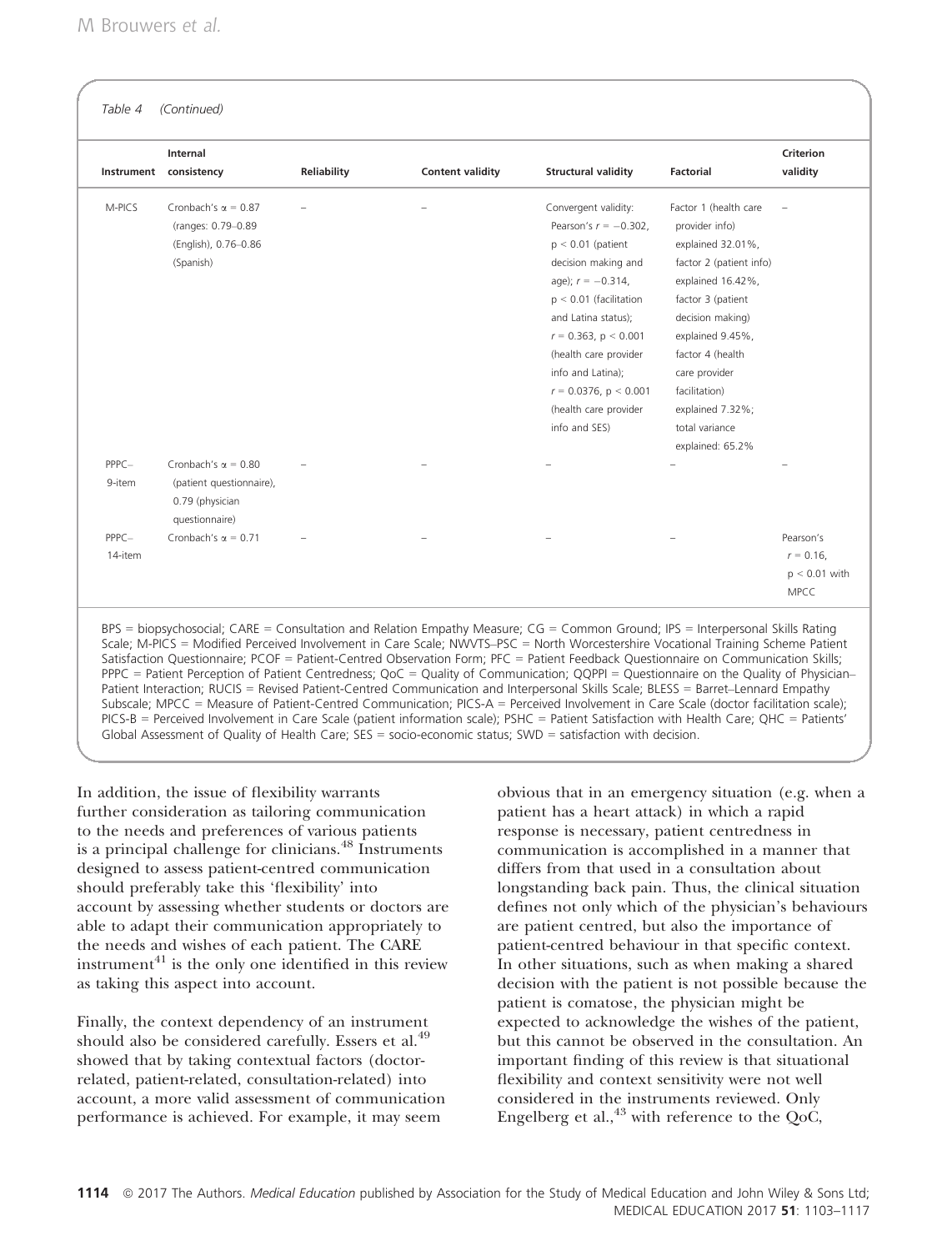added questions specifically about end-of-life communication; this instrument, therefore, is considered to be context-specific.

Context specificity is particularly important in (workplace) teaching because the meanings of this context differ between physician-teachers and their students or residents in terms of familiarity with the patient and his or her social situation and medical history, and the participant's personal clinical experience, which leads to differences in performance, as Essers et al.<sup>49</sup> demonstrated. This again underlines the complexity of patient centredness, which may hamper its straightforward measurement and assessment. However, among the objectives of medical education is the aim of providing students with the skills they require to perform patient-centred communication across contexts.

## Strengths and limitations

This systematic review is strengthened by the authors' performance of an extensive search for instruments designed to be used in medical education and in the clinical workplace, using a broad variety of keywords. It is further supported by the use of a robust scoring method in the process of assessing the validity and reliability of the instruments investigated.

This review also has some limitations. It was limited to articles published in English or Dutch. As a result, useful instruments developed in other languages may have been overlooked. Furthermore, although we used a broad and validated search filter to find studies investigating instruments, their inclusion depended on the keywords allocated by the respective authors and this may also explain why some studies may have been missed.

Comprehensibility (the degree to which the instrument can be understood) and feasibility (the degree to which it can be used easily) are important when choosing an assessment instrument, but we did not focus on these aspects in our review.

# **CONCLUSIONS**

This review investigated 14 instruments developed for use in the assessment of patient-centred communication. Based on our findings, we believe it is unnecessary to develop a 'new' instrument, but that further research should investigate in depth the reliability and validity of the existing instruments. In addition, generalisability, responsiveness and interpretability in different contexts (real patients, simulated patients, doctors of different specialties), comprehensibility and feasibility should be taken into account and set against the conceptualisation of patient centredness in order to enable engagement with its full complexity.

In the meantime, in the context of choosing an instrument with which to provide feedback on patient-centred communication in the individual learning situation, it is important to choose one that covers the dimensions that are considered to be most important in that specific context. This, in addition to its COSMIN rating, generalisability, responsiveness, comprehensibility and feasibility, should determine the choice of instrument. As the various instruments may be used in different countries and cultural settings, cross-cultural validation of the instruments should be considered a priority.

Contributors: MB contributed to the conception and design of the work, collection, analysis and interpretation of data, and the writing of the paper. ER contributed to the data analysis and interpretation. CvW and RL contributed to the conception and design of the work, and the interpretation of data. EvW-B contributed to the conception and design of the work, the interpretation of data, and the drafting of the paper. All authors contributed to the critical revision of the paper. All authors approved the final manuscript for publication and agree to be accountable for all aspects of the work. Acknowledgements: we thank Floris van de Laar, Radboud University Medical Centre, for his contribution to the development of the study protocol and the scoring instrument.

Funding: this study was supported by Radboud University Medical Centre (IWOO [EKO project R0002432]). Conflicts of interest: none. Ethical approval: not applicable.

#### **REFERENCES**

- 1 van Dulmen A. Patient centredness. Patient Educ Couns 2003;51 (3):195–6.
- 2 International College of Person-Centred Medicine. Bylaws of the International College of Person-Centred Medicine. 2011. [http://www.personcenteredmedicine.](http://www.personcenteredmedicine.org/doc/ICPCM_ByLaws_Oct_11-2011.pdf) [org/doc/ICPCM\\_ByLaws\\_Oct\\_11-2011.pdf](http://www.personcenteredmedicine.org/doc/ICPCM_ByLaws_Oct_11-2011.pdf) [Accessed 14 November 2016. ]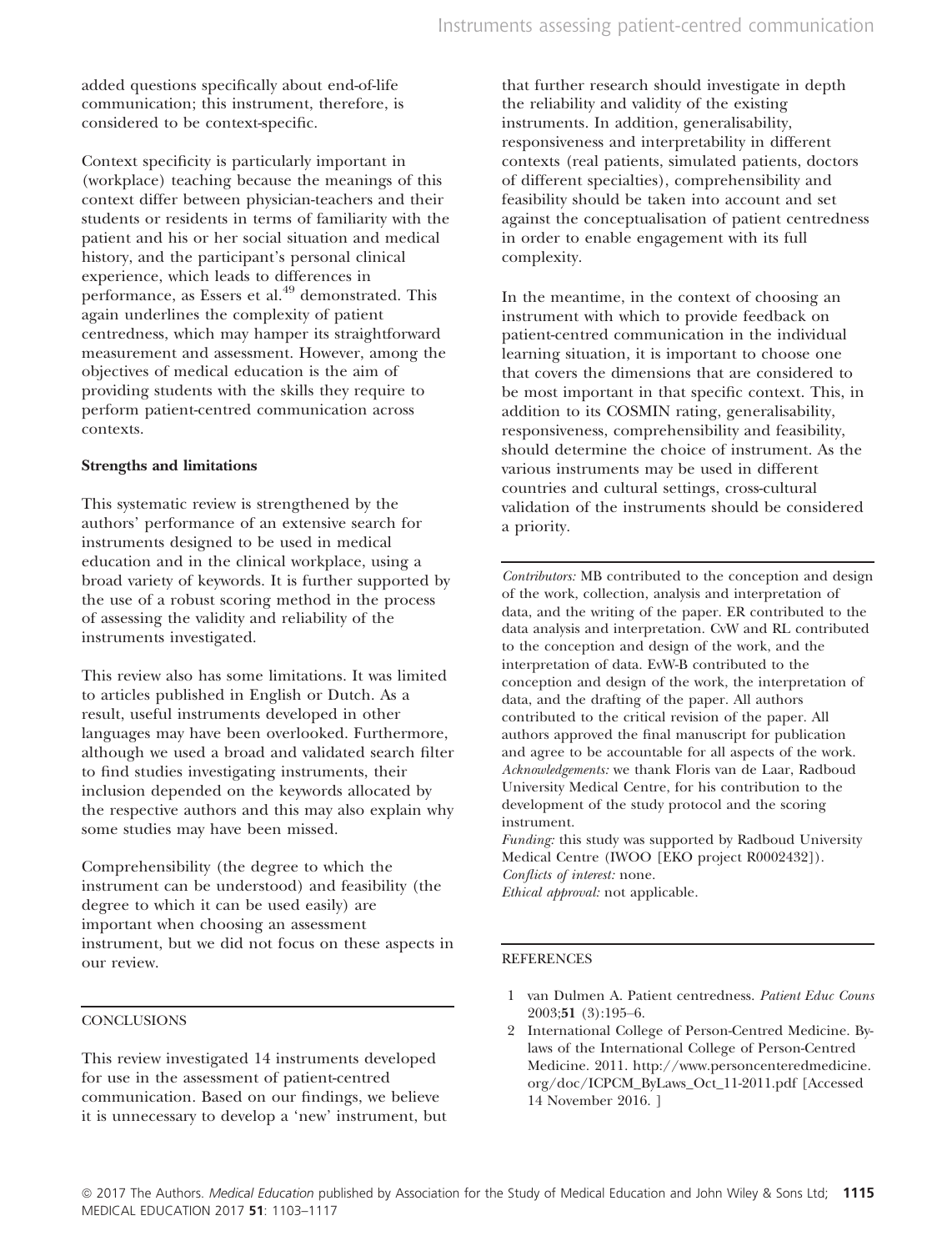- 3 Zill JM, Scholl I, Harter M, Dirmaier J. Which dimensions of patient-centredness matter? Results of a web-based expert Delphi survey. PLoS One 2015;10 (11):e0141978.
- 4 Engel GL. The clinical application of the biopsychosocial model. Am J Psychiatry 1980;137 (5):535–44.
- 5 McWhinney IR. Are we on the brink of a major transformation of clinical method? CMAJ 1986;135 (8):873–8.
- 6 van Osselen E, Helsloot R, van der Werf G, van Zalinge E. De dokter als medicijn: zeventig jaar timmeren aan de arts–patiëntrelatie. Huisarts Wet 2016;59 (4):176–9.
- 7 Byrne PS, Long BEL. Doctors Talking to Patients: a Study of the Verbal Behaviour of General Practitioners Consulting in Their Surgeries. London: HM Stationery Office 1976.
- 8 Balint E. The possibilities of patient-centred medicine. J R Coll Gen Pract 1969;17 (82):269–76.
- 9 Mead N, Bower P. Patient-centredness: a conceptual framework and review of the empirical literature. Soc Sci Med 2000;51 (7):1087-110.
- 10 de Haes H. Dilemmas in patient centredness and shared decision making: a case for vulnerability. Patient Educ Couns 2006;62 (3):291–8.
- 11 Stewart M, Meredith L, Ryan BL, Brown JB. The patient perception of patient-centredness questionnaire (PPPC). [Working paper.] London, ON: Centre for Studies in Family Medicine, Schulich College of Medicine and Dentistry, Western University 2004.
- 12 Bensing J. Bridging the gap. The separate worlds of evidence-based medicine and patient-centred medicine. Patient Educ Couns 2000;39 (1):17–25.
- 13 Stewart MA. What is a successful doctor–patient interview? A study of interactions and outcomes. Soc Sci Med 1984;19 (2):167-75.
- 14 Stewart M, Brown JB, Donner A, McWhinney IR, Oates J, Weston WW, Jordan J. The impact of patientcentred care on outcomes. *J Fam Pract* 2000;49 (9):796–804.
- 15 Epstein AM, Street RL Jr. Patient-Centred Communication in Cancer Care: promoting Healing and Reducing Suffering. Bethesda, MD: National Cancer Institute 2007.
- 16 Rathert C, Wyrwich MD, Boren SA. Patient-centred care and outcomes: a systematic review of the literature. Med Care Res Rec 2013;70 (4):351–79.
- 17 Mead N, Bower P. Patient-centred consultations and outcomes in primary care: a review of the literature. Patient Educ Couns 2002;48 (1):51–61.
- 18 Michie S, Miles J, Weinman J. Patient-centredness in chronic illness: what is it and does it matter? Patient Educ Couns 2003;51 (3):197–206.
- 19 Reader TW, Gillespie A, Roberts J. Patient complaints in healthcare systems: a systematic review and coding taxonomy. BMJ Qual Saf 2014;23 (8):678–89.
- 20 Royal College of Physicians and Surgeons of Canada. CanMEDS framework. [http://www.royalcollege.ca/](http://www.royalcollege.ca/rcsite/canmeds/canmeds-framework-e)

[rcsite/canmeds/canmeds-framework-e](http://www.royalcollege.ca/rcsite/canmeds/canmeds-framework-e) [Accessed 27 September 2016.]

- 21 Laan RFJM, Leunissen RRM, van Herwaarden CLA. The 2009 framework for undergraduate medical education in the Netherlands. GMS Z Med Ausbild 2010;27 (2):Doc35.
- 22 Yedidia MJ, Gillespie CC, Kachur E, Schwartz MD, Ockene J, Chepaitis AE, Snyder CW, Lazare A, Lipkin M Jr. Effect of communications training on medical student performance. JAMA 2003;290 (9):1157–65.
- 23 Berkhof M, van Rijssen HJ, Schellart AJM, Anema JR, van der Beek AJ. Effective training strategies for teaching communication skills to physicians: an overview of systematic reviews. Patient Educ Couns 2011;84 (2):152–62.
- 24 Hulsman RL, Ros WJG, Winnubst JAM, Bensing JM. Teaching clinically experienced physicians communication skills. A review of evaluation studies. Med Educ 1999;33 (9):655–68.
- 25 Rosenbaum ME, Kreiter C. Teaching delivery of bad news using experiential sessions with standardised patients. Teach Learn Med 2002;14 (3):144–9.
- 26 Shute VJ. Focus on formative feedback. Rev Educ Res 2008;78 (1):153–89.
- 27 Stewart MA. Effective physician–patient communication and health outcomes: a review. CMAJ 1995;152 (9):1423–33.
- 28 Epstein RM, Franks P, Fiscella K, Shields CG, Meldrum SC, Kravitz RL, Duberstein PR. Measuring patient-centred communication in patient–physician consultations: theoretical and practical issues. Soc Sci Med 2005;**61** (7):1516-28.
- 29 McCormack LA, Treiman K, Rupert D, Williams-Piehota P, Nadler E, Arora NK, Lawrence W, Street RL Jr. Measuring patient-centred communication in cancer care: a literature review and the development of a systematic approach. Soc Sci Med 2011;72  $(7):1085-95.$
- 30 Boon H, Stewart M. Patient–physician communication assessment instruments: 1986 to 1996 in review. Patient Educ Couns 1998;35 (3):161–76.
- 31 Moher D, Liberati A, Tetzlaff J, Altman DG. Preferred reporting items for systematic reviews and metaanalyses: the PRISMA statement. BMJ 2009;339:b2535.
- 32 Terwee CB, Jansma EP, Riphagen II, de Vet HC. Development of a methodological PubMed search filter for finding studies on measurement properties of measurement instruments. Qual Life Res 2009;18 (8):1115–23.
- 33 Mokkink LB, Terwee CB, Patrick DL, Alonso J, Stratford PW, Knol DL, Bouter LM, de Vet HC. The COSMIN checklist for assessing the methodological quality of studies on measurement properties of health status measurement instruments: an international Delphi study. Qual Life Res 2010;19 (4):539–49.
- 34 VU Medical Centre; EGMO+. The COSMIN Checklist. [http://www.cosmin.nl/images/upload/files/COSMIN](http://www.cosmin.nl/images/upload/files/COSMIN%20checklist%20with%204-point%20scale%2022%20juni%202011.pdf)